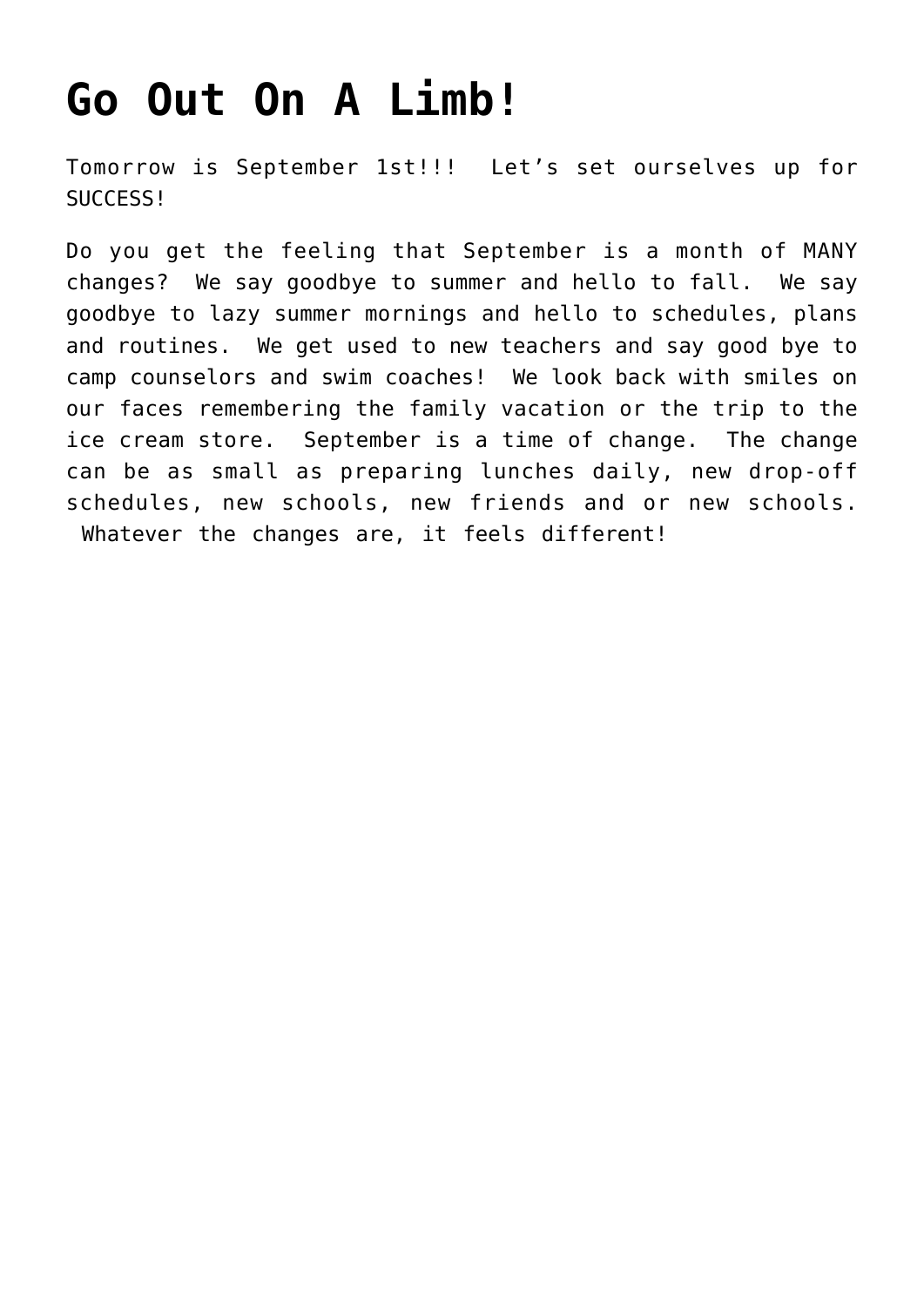

As mothers, often times, we put everyone else first and then take care of ourselves, right? We get everyone their breakfast in the morning and then sit down (or gulp on the road) and feed ourselves. We pack lunches for the kids (and possibly husbands) and then get our lunch (if there's time). We make sure our kids are showered, clean and out the door and MAYBE we will get a shower in before pick-up! We make it work. This post is dedicated to moms (or dads) taking care of themselves so that we can better take care of others. It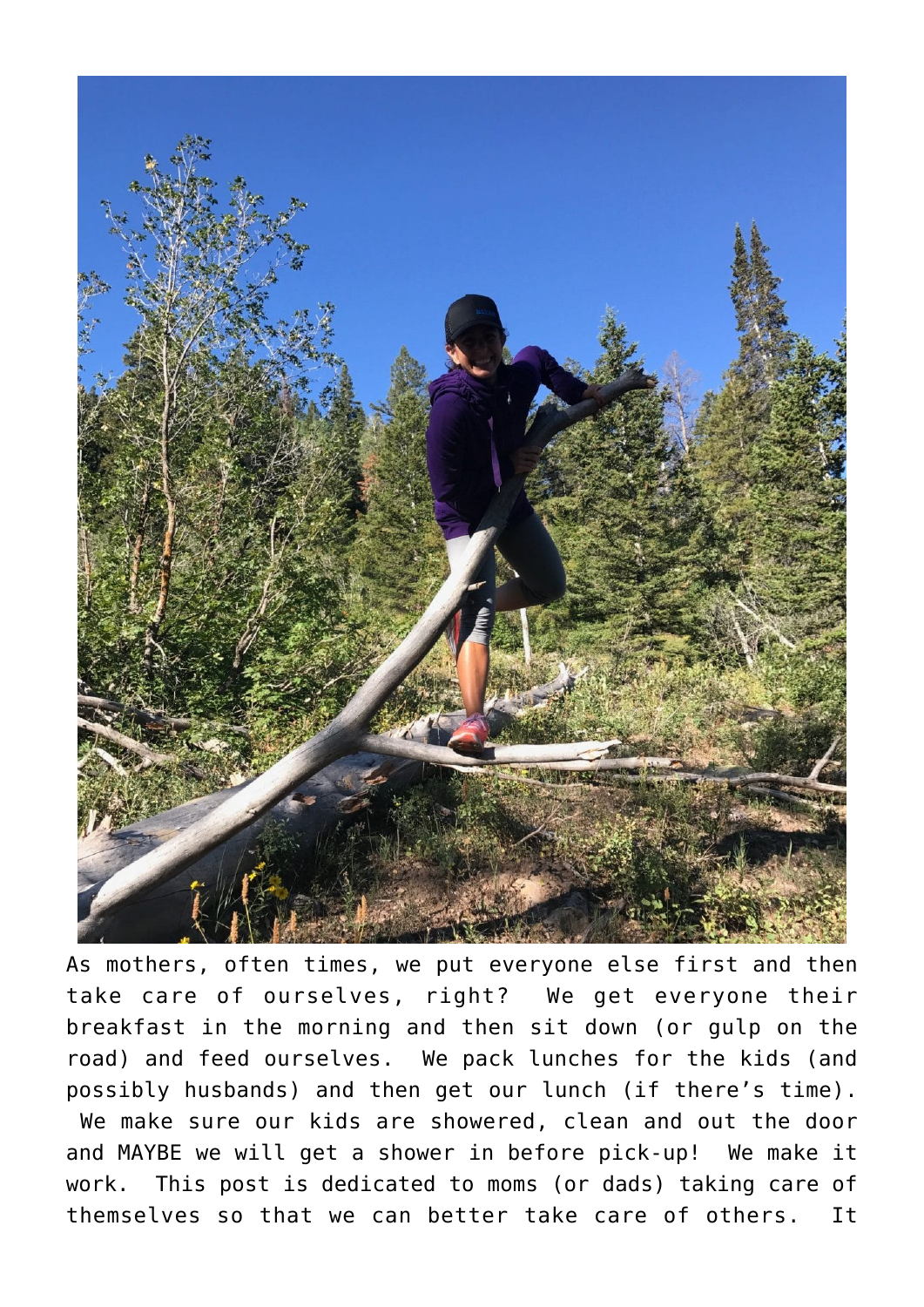doesn't take much, really! It truly doesn't. Just a commitment to be the best versions of ourselves so we can best be there for the ones we so love.

In September, I am running another challenge group. During this month, we are going to specifically focus on the little ways to take care of ourselves. What do I mean by that? I mean making sure we get our exercise in daily (just 2% of our day/30 minutes), we prep meals and menus ahead of time so we are not stressed leaving the house in the morning, we properly hydrate ourselves so our system runs smoothly and our skin stays young! We plan out snacks for ourselves and our kids so we are not caught on the road pulling into a DRIVE-THROUGH! We prep dinners so that the time between pick-up and dinner runs as smoothly as possible and so we can spend time with family! AND one of the biggest things we do is GIVE OURSELVES MORE ENERGY….Ask me how! I promise you, the majority of my challengers say that they feel so much more energy.

Go to sleep tonight thinking about September, about you, about your schedule and about what changes you will make. Wake up tomorrow EXCITED for these changes and reach out so we can get a plan going for you! YOU ARE WORTH IT and your family will thank you